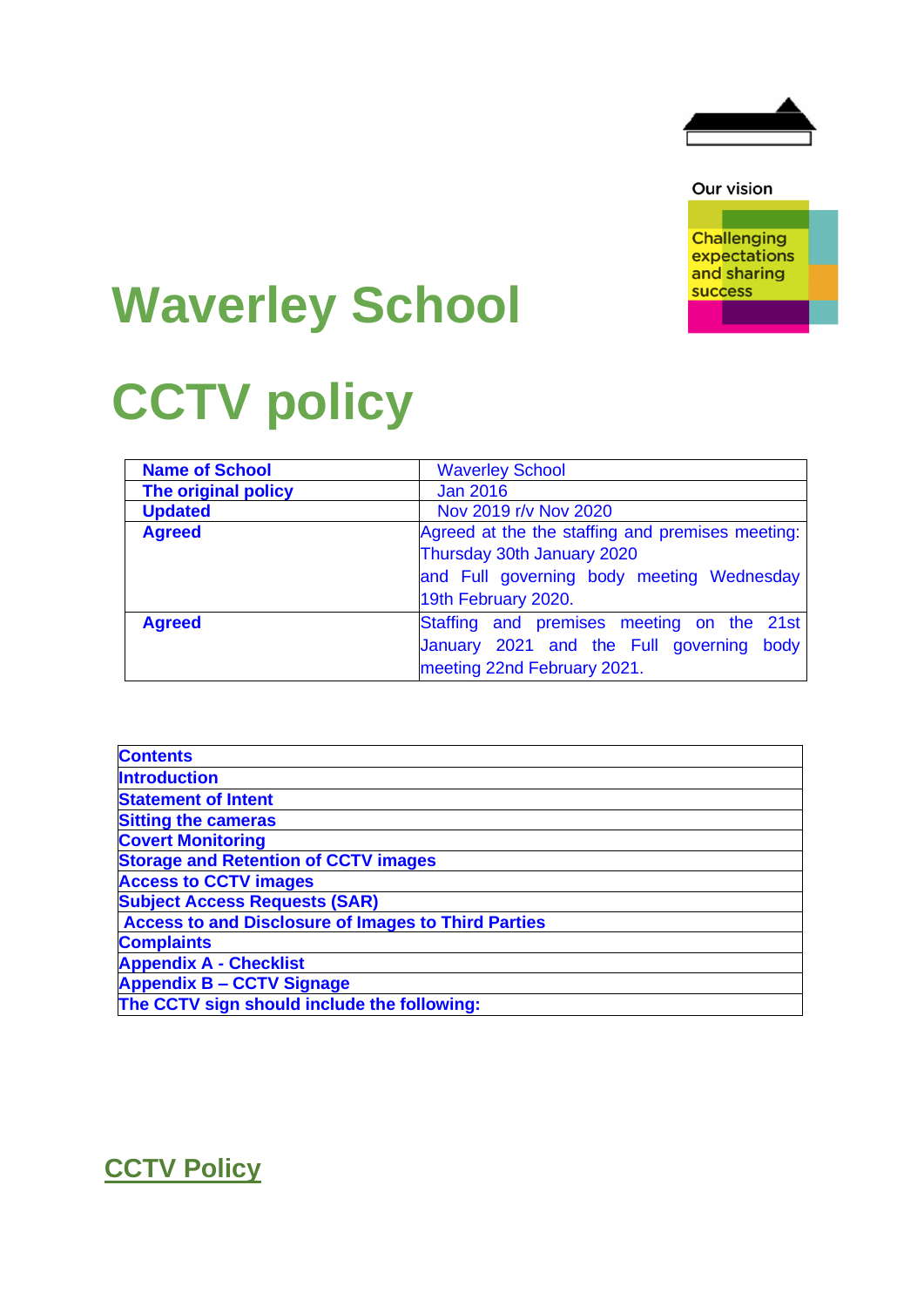## **1 Introduction**

1.1 "Waverley School uses closed circuit television (CCTV) images to reduce crime and monitor the school buildings in order to provide a safe and secure environment for pupils, staff and visitors, and to prevent the loss or damage to school property."

1.2 The system comprises a number of fixed cameras.

1.3 The system does not have sound recording capability.

1.4 The CCTV system is owned and operated by the school, the deployment of which is determined by the school's leadership team.

1.5 The CCTV is monitored from the Site Manager and Headteacher office, by the site manager / online safety manager

1.6 The introduction of, or changes to, CCTV monitoring will be subject to consultation with staff and the school community.

1.7 The school's CCTV Scheme is registered with the Information Commissioner under the terms of the Data Protection Act 1998. The use of CCTV, and the associated images and any sound recordings is covered by GDPR regulations, which was agreed in April 2016. This policy outlines the school's use of CCTV and how it complies with the regulations .The **General Data Protection Regulation** (**GDPR**), agreed upon by the European Parliament and Council in April 2016, will replace the Data Protection Directive

1.8 All authorised operators and employees with access to images are aware of the procedures that need to be followed when accessing the recorded images and sound. All duty caretakers are trained by the Site Manager/ online safety manager in their responsibilities under the CCTV Code of Practice. All employees are aware of the restrictions in relation to access to, and disclosure of, recorded images and sound.

#### **2 Statement of Intent**

2.1 The school complies with the Information Commissioner's Office (ICO) CCTV Code of Practice to ensure it is used responsibly and safeguards both trust and confidence in its continued use. The Code of Practice is published at:

[http://www.ico.gov.uk/~/media/documents/library/Data\\_Protection/Detailed](http://www.ico.gov.uk/~/media/documents/library/Data_Protection/Detailedspecialist_guides/ICO_CCTVFINAL_2301.ashx) specialist\_quides/ICO\_CCTVFINAL\_2301.ashx

2.2 CCTV warning signs are clearly and prominently placed at all external entrances to the school, including school gates. Signs will contain details of the purpose for using CCTV (see appendix B). In areas where CCTV is used, the school will ensure that there are prominent signs placed at both the entrance of the CCTV zone and within the controlled area.

2.3 The planning and design has endeavored to ensure that the Scheme will give maximum effectiveness and efficiency but it is not possible to guarantee that the system will cover or detect every single incident taking place in the areas of coverage.

#### **3 Siting the Cameras**

3.1 Cameras are sited so they only capture images relevant to the purposes for which they are installed (described above) and care will be taken to ensure that reasonable privacy expectations are not violated. The School will ensure that the location of equipment is carefully considered to ensure that images captured comply with the Data Protection Act.

3.2 The school makes every effort to position cameras so that their coverage is restricted to the school premises, which may include outdoor areas.

3.3 CCTV is not currently being used in classrooms but in areas within schools that have been identified with public access and not being easily monitored out of school hours.

3.4 Members of staff should have access to details of where CCTV cameras are situated: swimming pool x 4 camera's including sand and water, Hall, court yard, front entrance, hall x 4, dining room, viewing corridor, hydro pool, hall corridor leading to Early years, front entrance corridor, staff room, corridor leading to staff toilets and car park by gate. In addition the school playground.

#### 4 **Covert Monitoring**

4.1 The school may in exceptional circumstances set up covert monitoring. For example: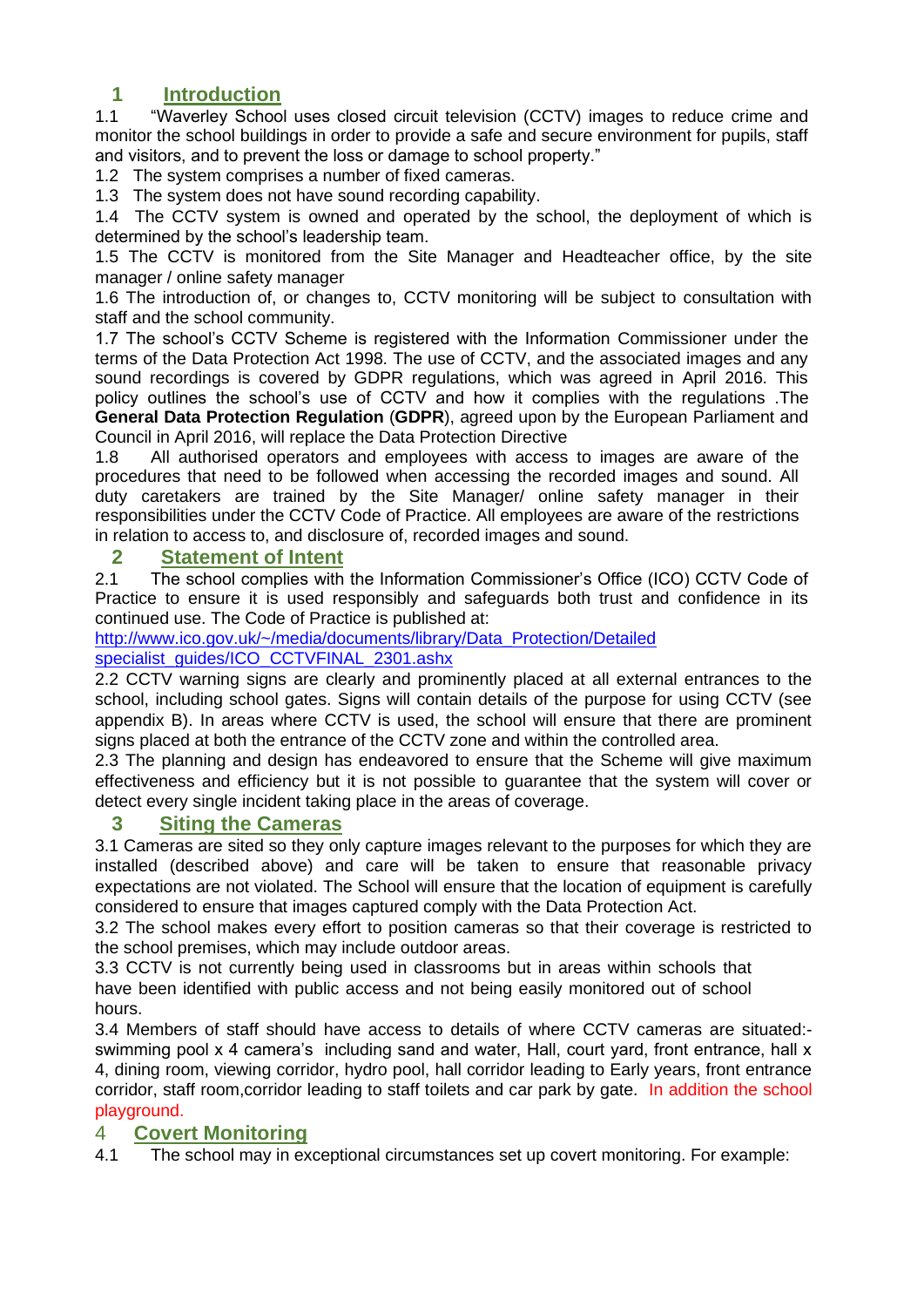- i) Where there is good cause to suspect that an illegal or unauthorised action(s), is taking place, or where there are grounds to suspect serious misconduct;
- ii) Where notifying the individuals about the monitoring would seriously prejudice the reason for making the recording.
- 4.2 In these circumstances, authorisation must be obtained from a member of the Headteacher.
- 4.3 Covert monitoring must cease following completion of an investigation.
- 4.4 Cameras sited for the purpose of covert monitoring will not be used in areas which are reasonably expected to be private, for example bathrooms.

#### **5 Storage and Retention of CCTV images**

5.1 Recorded data will not be retained for longer than 31 days. While retained, the integrity of the recordings will be maintained to ensure their evidential value and to protect the rights of the people whose images have been recorded.

5.2 All retained data will be stored securely.

#### **6 Access to CCTV images**

6.1 Access to recorded images will be restricted to those staff authorised by the head-teacher to view them, and will not be made more widely available.

#### **7 Subject Access Requests (SAR)**

7.1 Individuals have the right to request access to CCTV footage relating to themselves under the Data Protection Act.

7.2 All requests should be made in writing to the Head teacher. Individuals submitting requests for access will be asked to provide sufficient information to enable the footage relating to them to be identified. For example, date, time and location.

7.3 The school will respond to requests within 40 calendar days of receiving the written request and fee.

7.4 A fee of £10 will be charged per request.

7.5 The school reserves the right to refuse access to CCTV footage where this would prejudice the legal rights of other individuals or jeopardise an on-going investigation.

#### **8 Access to and Disclosure of Images to Third Parties**

8.1 There will be no disclosure of recorded data to third parties other than to authorised personnel such as the Police and service providers to the school where these would reasonably need access to the data (e.g. investigators).

8.2 Requests should be made in writing to the Head teacher.

8.3 The data may be used within the school's discipline and grievance procedures as required, and will be subject to the usual confidentiality requirements of those procedures.

#### **9 Complaints**

9.1 Complaints and enquiries about the operation of CCTV within the school should be directed to the Head teacher in the first instance.

#### **Further Information**

Further information on CCTV and its use is available from the following:

- CCTV Code of Practice Revised Edition 2008 (published by the Information Commissioner's Office)
- [www.ico.gov.uk](http://www.ico.gov.uk/)
- Regulation of Investigatory Powers Act (RIPA) 2000
- Data Protection Act 1998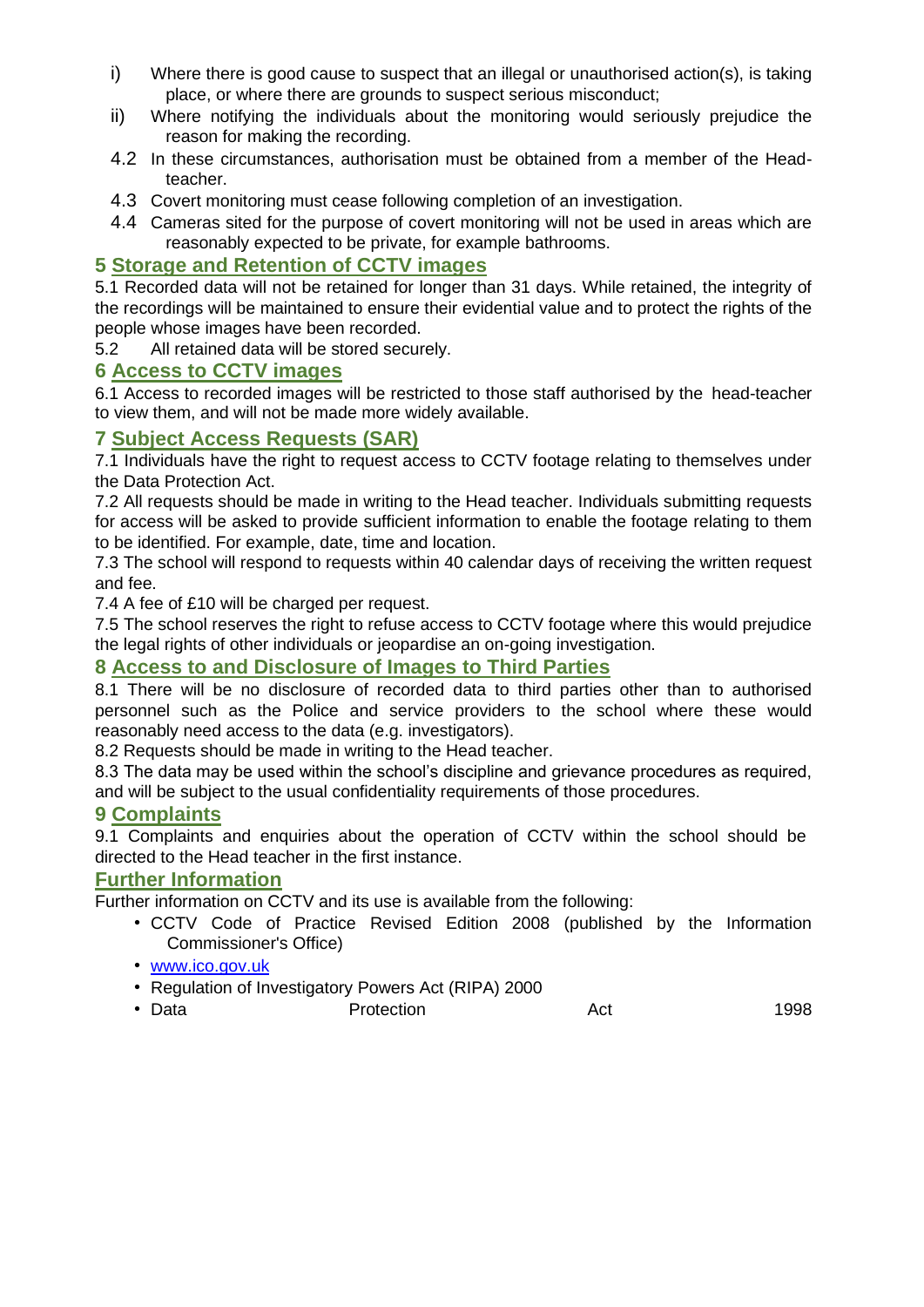### **Appendix A - Checklist**

This CCTV system and the images produced by it are controlled by Gail Weir who is responsible for how the system is used and for notifying the Information Commissioner about the CCTV system and its purpose (which is a legal requirement of the Data Protection Act 1998).

Waverley School has considered the need for using CCTV and has decided it is required for the prevention and detection of crime and for protecting the safety of pupil's staff and visitors. It will not be used for other purposes. We conduct an annual review of our use of CCTV.

|                                                                                                                                                                                                                                      | <b>Checked</b><br>(Date) | <b>By</b>         | Date of next review |
|--------------------------------------------------------------------------------------------------------------------------------------------------------------------------------------------------------------------------------------|--------------------------|-------------------|---------------------|
| Notification<br>submitted<br>the<br>been<br>has<br>to<br>Information<br>Commissioner<br>and<br>the<br>next<br>Renewal date recorded.                                                                                                 | 01/03/16                 | <b>G</b> Williams | Jan 2017            |
| There is a named individual who is responsible for the<br>operation of the system.                                                                                                                                                   | Yes                      | G.Weir            | Jan 2022            |
| A system had been chosen which produces clear<br>images which the law enforcement bodies (usually the<br>police) can use to investigate crime and these can easily<br>be taken from the system When required.                        | Yes                      |                   |                     |
| Staff and members of the school community will be<br>consulted about any proposal to install further CCTV<br>equipment.                                                                                                              | Yes                      |                   |                     |
| Cameras have been sited so that they provide Clear   Yes<br>images.                                                                                                                                                                  |                          |                   |                     |
| Cameras have been positioned to avoid capturing the<br>images of persons not visiting the premises.                                                                                                                                  | Yes                      |                   |                     |
| There are visible signs showing that CCTV is in<br>operation. Where it is not obvious who is responsible for<br>the system contact details are displayed on the sign(s).                                                             | Yes                      |                   |                     |
| Images from this CCTV system are securely stored,<br>where only a limited number of authorised persons may<br>have access to them.                                                                                                   | Yes                      |                   |                     |
| The recorded images will only be retained long enough<br>for any incident to come to light (e.g. for a theft to be<br>noticed) and the incident to be investigated.                                                                  | Yes                      |                   |                     |
| Except for law enforcement bodies, images will not be<br>provided to third parties.                                                                                                                                                  | Yes                      |                   |                     |
| The organisation knows how to respond to individuals Yes<br>making requests for copies of their own images. If unsure<br>the controller knows to seek advice from the Information<br>Commissioner as soon as such a request is made. |                          |                   |                     |
| Regular checks are carried out to ensure that the<br>system is working properly and produces high quality<br>images.                                                                                                                 | Yes                      |                   |                     |